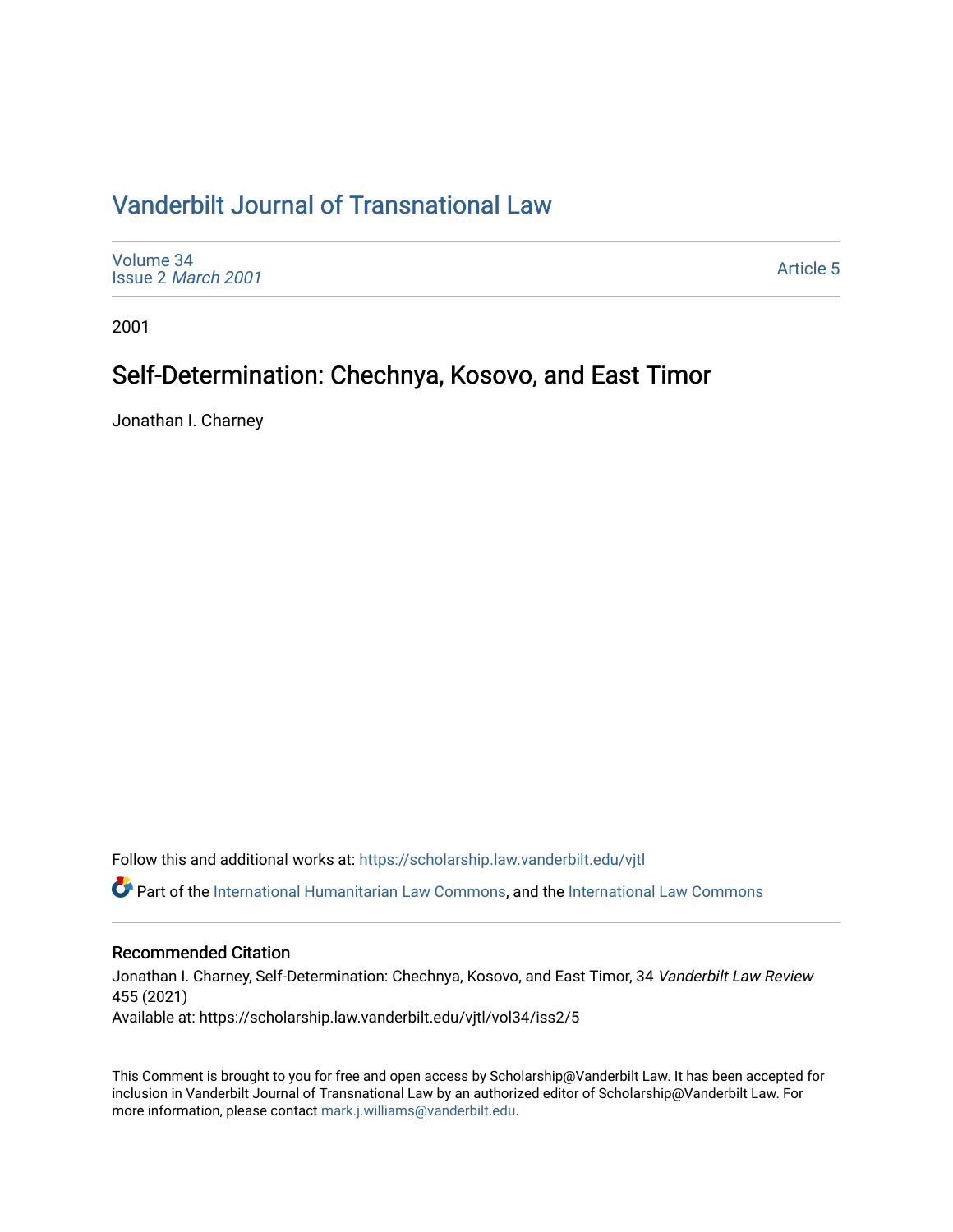## **COMMENTARY**

# Self-Determination: Chechnya, Kosovo, and East Timor

## *Jonathan I. Charney\**

Hindsight always appears better than foresight. Hopefully, the reexamination of past events will provide lessons for the future. Recent media reports have analyzed the genocide in Rwanda and blamed France, the United States, and the UN Security Council for their failures to take steps that might have prevented or stopped the atrocities.' Academic studies also argue how the atrocities in Chechnya, Kosovo, and East Timor may have been prevented or stopped by the United Nations or others in the international community.2 Such analyses are for international relations authorities and military experts. As an international lawyer, I am reluctant to tread in those domains. For me, the question is whether changes in international law might modify the behavior of major international actors such as states, intergovernmental organizations, and nongovernmental organizations. In the future they might be better prepared if situations like Chechnya, Kosovo, or East Timor were to arise. Certainly, there is no lack of international law condemning the atrocities that took place in those territories. The existence of the International Criminal Tribunal for the Former Yugoslavia (ICTY)—with authority to prosecute persons who committed international crimes in Kosovo-did not appear to deter Slobodan Milosevic and his supporters in their drive to crush the

**<sup>\*</sup>** Professor of Law, Vanderbilt University Law School. Research assistance was provided by Sylwia Lis, J.D. expected 2001; Witold Lis, J.D. expected 2001; and Emily Kalovidouris, J.D. expected 2002.

<sup>1.</sup> Barbara Crossette, *Report Says U.S. and Others Allowed Rwanda Genocide,* N.Y. TIMES, July 8, 2000, at A4.

<sup>2.</sup> *See generally* Thomas D. Grant, *Extending Decolonization:* **How** *the United Nations Might Have Addressed Kosovo,* 28 GA. J. INI"L & **CO.MP.** L. 9 **(1999);** Gail W. Lapidus, *Contested Sovereignty. The Tragedy of Chechnya,* **INT'L** SECURITY, Summer 1998, at **5;** Paul **C.** Szasz, *The Irresistible Force of Self-Determinatwn Meets the Impregnable Fortress of Territorial Integrity." A Cautionary Fairy Tale About Clashes in Kosovo and Elsewhere,* 28 GA. J. INT'L & COMP. L. 1 (1999).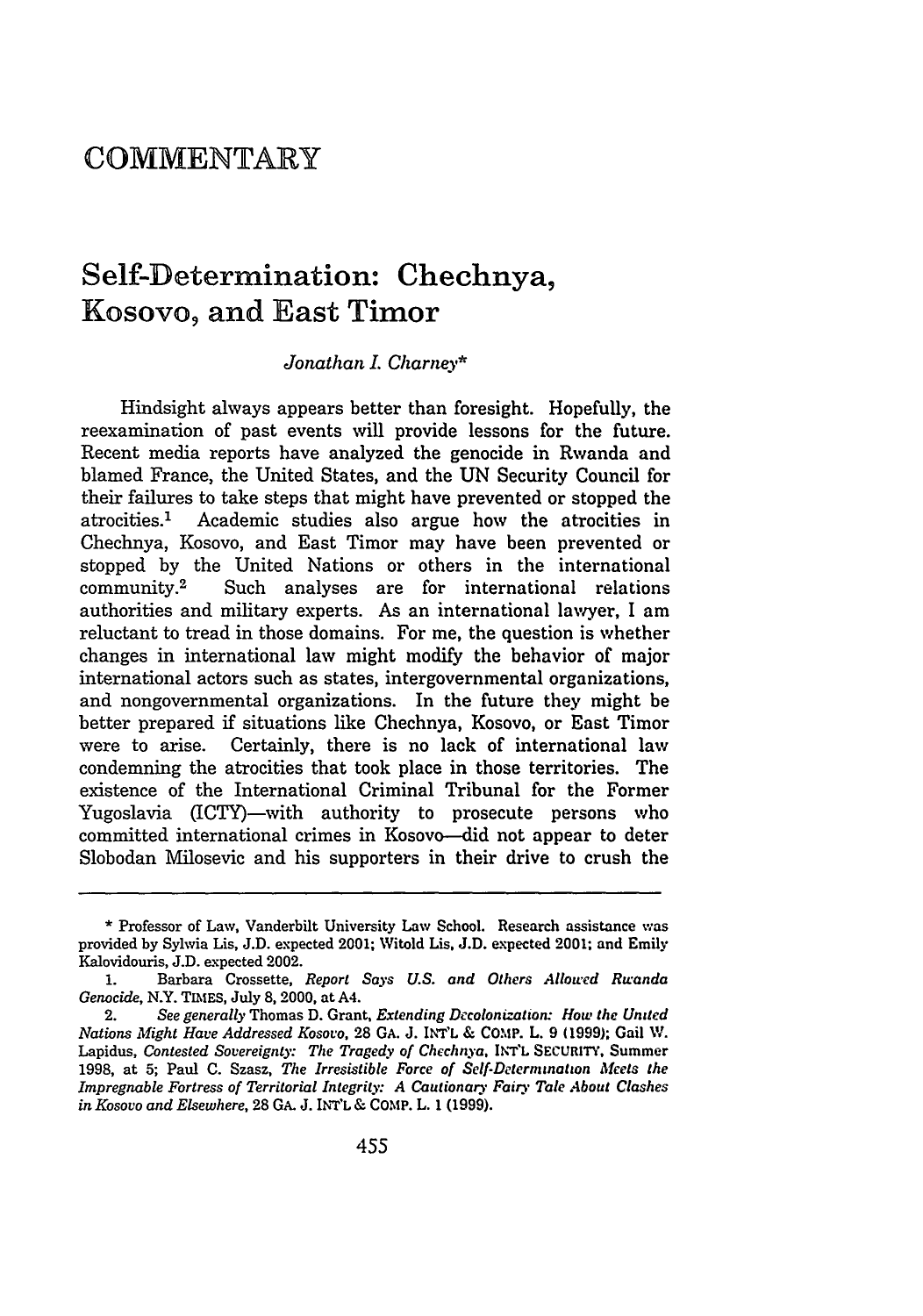Kosovo independence movement and ethnically cleanse the region. <sup>3</sup> No international criminal tribunal had jurisdiction over the Russian actions in Chechnya. While some hope that the establishment of the permanent International Criminal Court (ICC)4 will deter the commission of international crimes, its efficacy remains unproven. Samuel Huntington might chalk these events up to the inevitable clashes of civilizations during the "multipolar and multicivilizational" period he argues we have entered.<sup>5</sup> While fate may be on the side of continuing and escalating conflicts of this nature, it is incumbent upon us to seek ways to minimize or eliminate recurrences of these events anywhere in the world.

Chechnya and Kosovo have many parallels. Not only did the events take place in the same general time frame but both involved ethnic minorities seeking a degree of autonomy or independence from relatively non-democratic and dictatorial regimes.<sup>6</sup> East Timor, albeit slightly different, provides interesting similarities.

At the legal heart of these matters is the law of selfdetermination. In its classical incarnation after the establishment of the United Nations, self-determination seemed to be only the vehicle

<sup>3.</sup> *See International Tribunal for the Prosecution of Persons Responsible for Serious Violations of International Humanitarian Law Committed in the Territory of the Former Yugoslavia Since 1991, in Report of the Secretary-General Pursuant to Paragraph 2 of the Security Council Resolution 808,* U.N. SCOR, 48th Sess., Annex, U.N. Doc. S/25704 (1993), *reprinted in* 32 I.L.M. 1163, 1192 (1993) [hereinafter ICTY Statute]. In fact, the ICTY Prosecutor considered that the ICTY had jurisdiction over international crimes committed in Kosovo during the period of the NATO actions and investigated whether NATO had committed such violations. *Final Report to the Prosecutor by the Committee Established to Review the NATO Bombing Campaign Against the Federal Republic of Yugoslavia* (June 13, 2000), *at* http://www.un.org/icty/pressreal/nato0613OO.htm (last visited Feb. 3, 2001); *Introductory Statement by Justice Louise Arbour, Prosecutor ICTY and ICTR at the Launch of the ICC Coalition's Global Ratification Campaign,* The Hague Appeal for Peace, May 13, 1999, ICTY Press Release JLIPIU/401-E, *at* http://www.un.org/icty/pressreal/p4Ol-e.htm (last visited Feb. 3, 2001). The jurisdiction of the ICTY includes "violations of international humanitarian law committed in the territory of the former Yugoslavia since  $1991. \ldots$ ." ICTY Statute, *supra,* art. 1, at 1192.

<sup>4.</sup> United Nations Diplomatic Conference of Plenipotentiaries on the Establishment of an International Criminal Court, Rome Statute of the International Criminal Court, U.N. Doc. A/CONF.183/9 (July 17, 1998) (as corrected by the procbs. verbaux of Nov. 10, 1998 and July 12, 1999), *available at* http://www.un.orgllaw/iccl statute/romefra.htm [hereinafter ICC Statute]. For the uncorrected version, see United Nations, Rome Statute of the International Criminal Court, 37 I.L.M. 999 (1998).

**<sup>5.</sup>** SAMUEL P. HUNTINGTON, THE CLASH OF CIVILIZATIONS AND THE REMAKING OF WORLD ORDER 19-29 (1996).

<sup>6.</sup> For chronologies of the conflicts in Kosovo and Chechnya, see, respectively, JULIE A. MERTUS, KOSOVO: How MYTHS AND TRUTHS STARTED A WAR 285-309 **(1999);** Lapidus, *supra* note 2, at 15-24.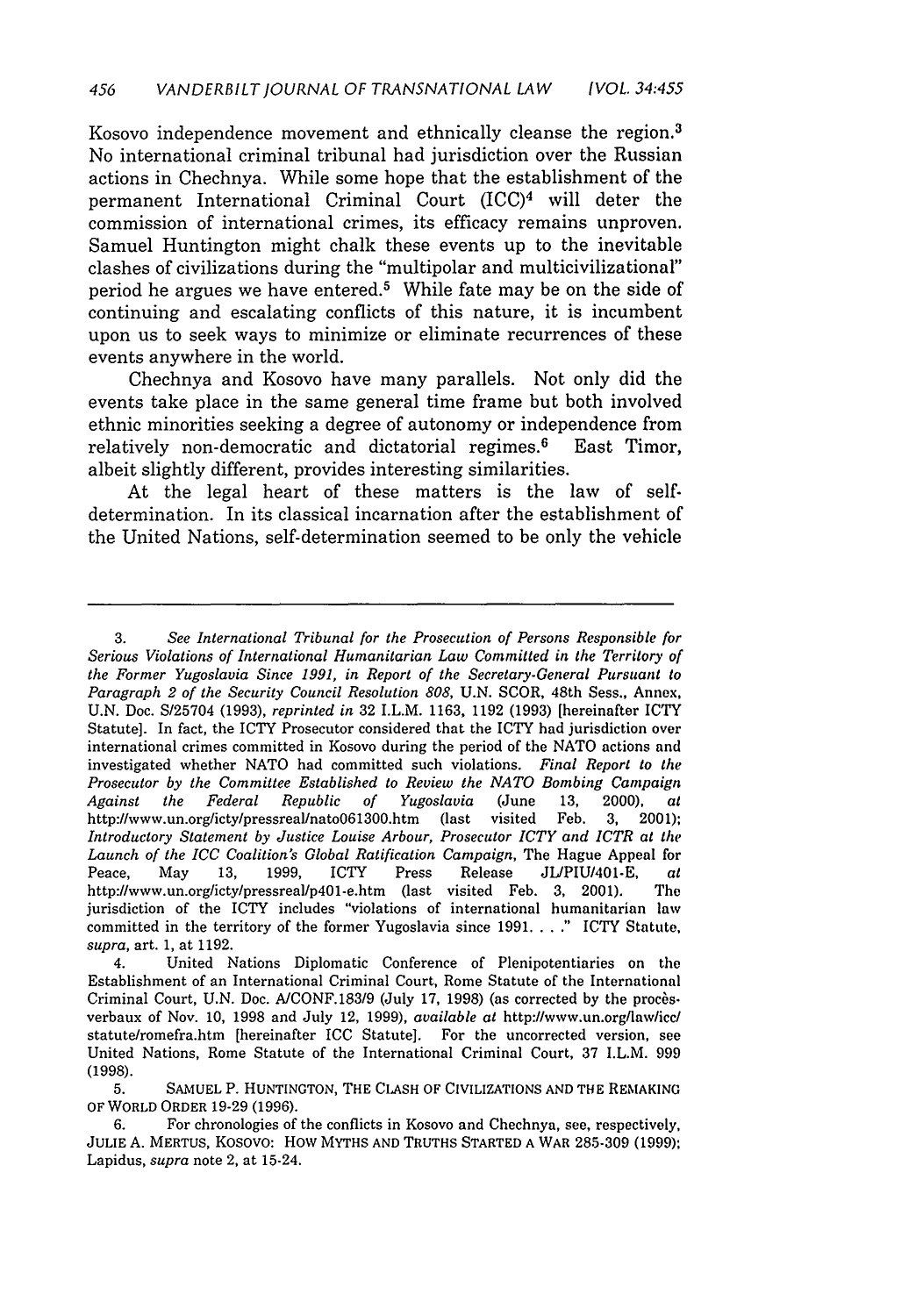for decolonization, resulting in a multitude of independent states.7 More difficult is the arguable application of this doctrine to the post colonial period.<sup>8</sup> Some argue that it has no application outside of decolonization. Others argue that it may, but does not permit secession from an established state outside of the colonial context.<sup>9</sup> These authorities and others might recognize so-called internal selfdetermination that would allow a minority group the protection of group rights and certain autonomy within the established state but no right of secession.<sup>10</sup> At the far other extreme, it might be argued that a territorially-centered coherent group has the inherent right to decide for itself whether to remain part of the state in which it is located or to choose independent statehood. Debates have raged among international lawyers and diplomats over the right of selfdetermination in the non-colonialist context. One might even argue

**8.** *See generally* **LEE C. BUCHHEIT,** SECESSION: THE LEGITIMACY OF **SELF-**DETERMINATION (1978); Kwaw Nyameke Blay, *Self-Determination Versus Territorial Integrity in Decolonization Revisited,* 25 INDIAN J. **INT'L** L. **386 (1985);** Deborah Z. Cass, *Re-Thinking Self-Determination: A Critical Analysis of Current International Law Theories,* **18** SYRACUSE J. INT'L L. & COM. 21 **(1992);** Lung-Chu Chen, *Self-Determination and World Public Order,* 66 NOTRE DAME L. REV. 1287 (1991); Kate Greene, *International Responses to Secessionist Conflicts,* **90** AM. **SOC'Y** INTL L PROC. 296 (1996); Hurst Hannum, *The Right of Self-Determination in the Twenty-First Century,* 55 WASH. & LEE L. REV. 773, 776-77 **(1998);** Gerry J. Simpson, *The Diffusion of Sovereignty: Self-Determination in the Postcolonial Age.* 32 **STAN.** J. IN'rL L **255** (1996).

9. *E.g.,* James Crawford, *State Practice and International Lau, in Relation to Unilateral Secession, in* SELF-DETEMINATION **IN** INTERNATIONAL LAW: QUEBEC **AND** LESSONS LEARNED paras. **10,** 63-67, at 31, 36, 59-60 (Anne F. Bayefsky ed., 2000), available at http://canada.justice.gc.ca/en/news/nr/1997/factum/craw.html (last modified Dec. **9, 1997);** Rupert Emerson, *Self-Determination,* 65 **AM. J.** INTL L. 459. 465 **(1971);** Hannum, *supra* note 8, at **776-77;** Diane F. Orentlicher, *Separation Anxiety: International Responses to Ethno-Separatist Claims,* **23** YALE **J.** INT'L L 1, 4 **(1998).**

10. *E.g.,* Crawford, *supra* note 9, para. 62, at **58;** Thomas **M.** Franck, *The Emerging Right to Democratic Governance,* **86 AM. J.** INT'L L. **46, 59 (1992);** Thomas D. Grant, *A Panel of Experts for Chechnyo: Purposes and Prospects in Light of International Law,* 40 VA. J. INT'L L. 115, 180 (1999); Hurst Hannum, *Rethinking Self. Determination,* 34 VA. J. INT'L L. 1, 66-69 (1993).

**<sup>7.</sup>** *See* U.N. CHARTER arts. **1.** 55; American Convention on Human Rights. Nov. 22, 1969, arts. 33, 52-73, O.A.S. Treaty Series No. 36, O.A.S. Official Records OEA/Ser. A/16, *reprinted in* 9 I.L.M. 673 (1970): International Covenant on Civil and Political Rights, Dec. 19, 1966, art. **1.** 999 U.N.T.S. 171, 173; International Covenant on Economic, Social and Cultural Rights, Dec. 16, 1966, art. 1, 993 U.N.T.S. 3, 5; Western Sahara, 1975 I.C.J. 12 (Oct. **16);** MESSAGE FROM THE PRESIDENT OFTHE **UNITED** STATES TRANSMITTING FOUR TREATIES PERTAINING TO HUMAN RIGHTS. **S.** E.XEC. Docs. *C.* **D, E.** F, No. 95-2 (1978); Declaration on Principles of International Law Concerning Friendly Relations and Co-operation Among States in Accordance with the Charter of the United Nations, **G.A.** Res. 2625, U.N. GAOR, 25th Sess., Supp. No. **28.** Annex, at 121, U.N. Doc. A/8028 (1971) [hereinafter Declaration on Friendly Relations]; Declaration on the Granting of Independence to Colonial Countries and Peoples, G.A. Res. 1514, **U.N.** GAOR, 15th Sess., Supp. No. 16, paras. 2, 6, U.N. Doc. A14684 (1961).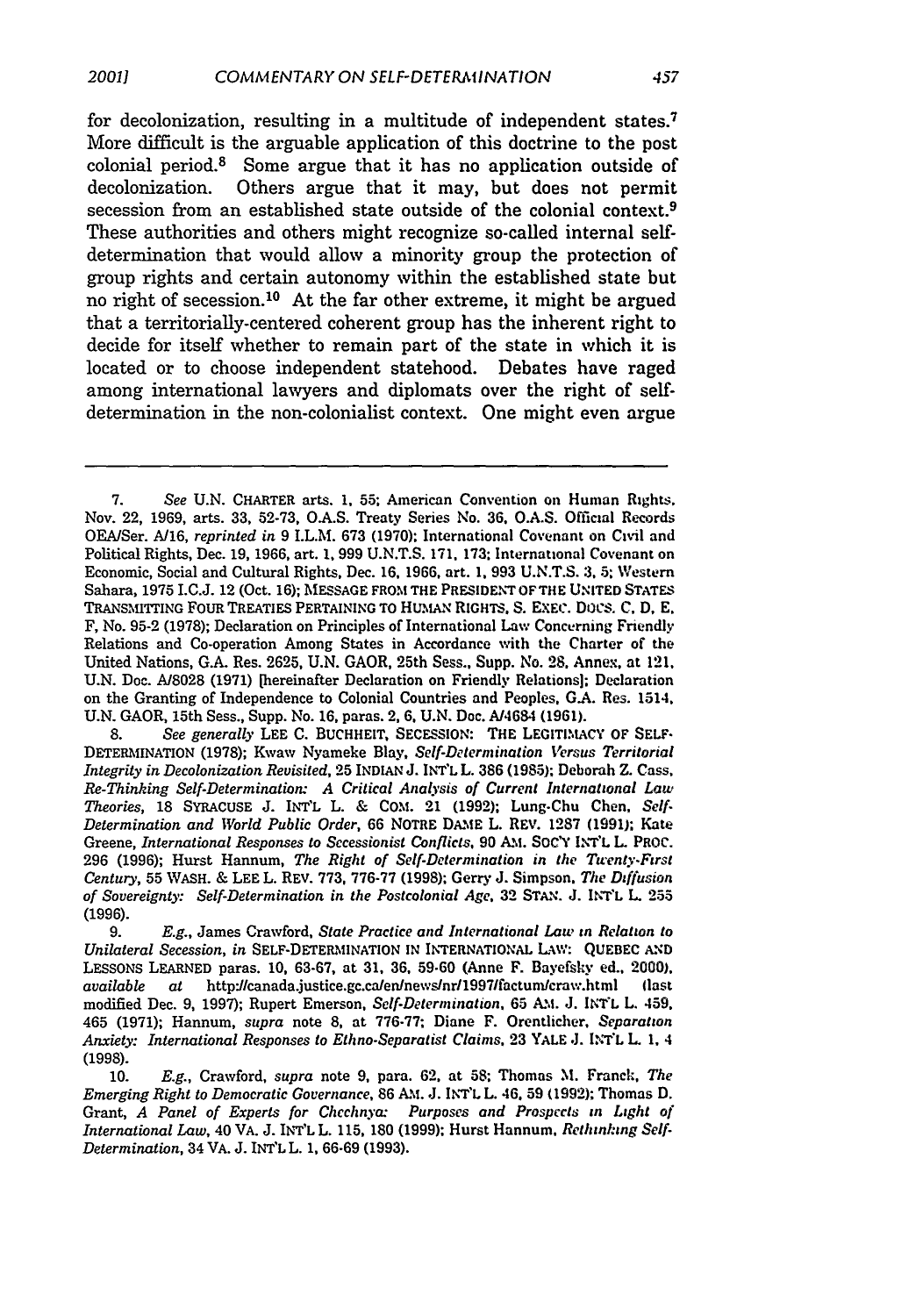that this uncertainty has itself contributed to many human tragedies the world has witnessed in the post-World War II period by giving false hope to minority groups that they have rights to autonomy or independence against the states in which they are found, even absent a colonial history. That assertion may fail to take into account the many other factors that contribute to minority unrest and hopes for autonomy or independence. It is likely, however, that this legal uncertainty has encouraged minority group claims and other difficulties that have been left to fester by the international community. The rise of the general international law of human rights and the consequential erosion of the UN Charter Article 2.7 limitations on matters of domestic concern have provided further expectations of international support for minority group claims.<sup>11</sup>

Thus, one task of the international community should be to clarify the right of self-determination in non-colonial situations. The clearer the law on the subject, the less likely groups will assert unfounded claims or engage in risky provocations. Reciprocally, legally supported claims of self-determination may deter egregious actions by the mother state and will encourage other states to lend appropriate support to such lawful claims of self-determination.

Although it is for the international community to develop the international law in this area, one may find the seeds of a solution in recent developments. It is interesting to compare the international community's reactions to the events in Chechnya and Kosovo. While in Kosovo the international community essentially endorsed the Albanian Kosovar's claims to self-determination, 12 in Chechnya the

#### 11. The U.N. Charter provides:

Nothing contained in the present Charter shall authorize the United Nations to intervene in matters which are essentially within the domestic jurisdiction of any state or shall require the Members to submit such matters to settlement under the present Charter; but this principle shall not prejudice the application of enforcement measures under Chapter VII.

U.N. CHARTER art. 2, para. 7.

12. The UN Security Council explicitly addressed the Kosovo crisis in the several resolutions adopted under Chapter VII of the U.N. Charter, both prior and subsequent to the Spring 1999 NATO attack. *See generally* S.C. Res. 1160, U.N. SCOR, 53d Sess., 3868th mtg., U.N. Doc. S/RES/1160 (1998); S.C. Res. 1199, U.N. SCOR, 53d Sess., 3930th mtg., U.N. Doc. S/RES/1199 (1998); S.C. Res. 1203, U.N. SCOR, 53d Sess., 3937th mtg., U.N. Doc. S/RES/1203 (1998); S.C. Res. 1244, U.N. SCOR, 54th Sess., 4011th mtg., U.N. Doc. S/RES/1244 (1999). Moreover, statements of the UN Secretary General after the commencement of the NATO campaign, fell short of criticism of the NATO actions. Likewise, the Security Council refused to pass a resolution, proposed by Russia, that would have demanded an immediate cessation of the use of force by NATO against Yugoslavia. UNITED NATIONS, SECURITY COUNCIL REJECTS DEMAND FOR CESSATION OF USE OF FORCE AGAINST FEDERAL REPUBLIC OF YUGOSLAVIA, U.N. Doc. **SC/6659** (Mar. 26, 1999). *See also* Jonathan I. Charney, *Anticipatory Humanitarian Intervention in Kosovo,* 32 VAND. J. TRANSNAT'L L. 1231, 1246 (1999) (suggesting that the actions of the Security Council as well as statements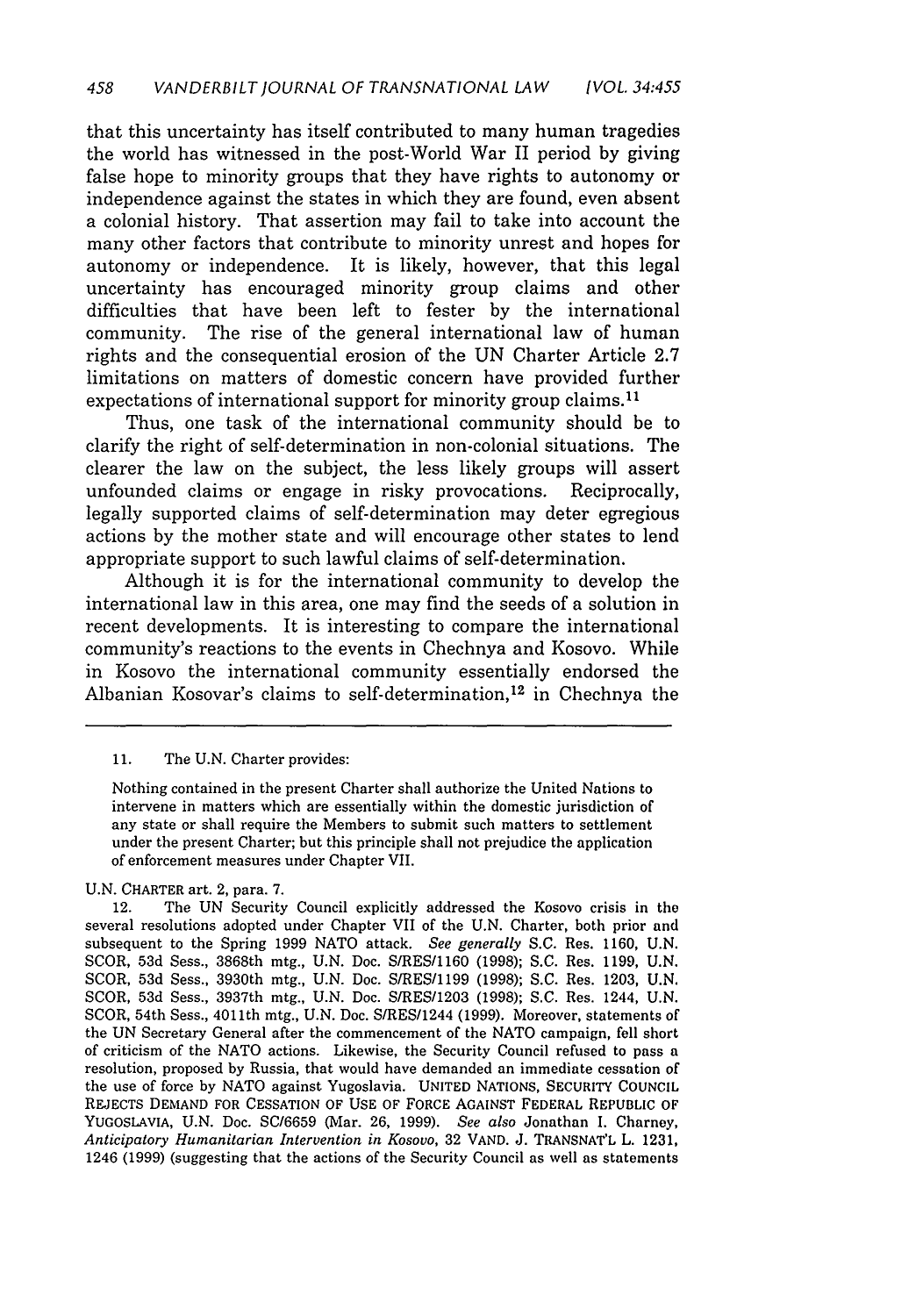reactions were more muted, essentially focusing on opposition to the violence used by the Russians against the Chechens without reference to their possible right to self-determination, within or without Russia.<sup>13</sup>

This distinction may be easily dismissed by experts in international relations due to the fact that the Federal Republic of Yugoslavia (FRY) is a relatively poor country that was run by a person already indicted by the ICTY for international crimes-- Slobodan Milosevic-and his supporters.<sup>14</sup> On the other hand, Russia despite its troubles was a significant military power with substantial economic resources. Its government was ostensibly democratic, albeit at the margins. Furthermore, it is a permanent member of the UN Security Council, holding the veto right.<sup>15</sup> These distinctions are powerful and may suffice. In the past the admitted power of the Soviet Union, however, did not immunize it from severe pressure by the international community to open its society. This pressure substantially contributed to its disintegration and the formation of several independent states out of its empire.<sup>16</sup> Thus, despite differences founded in power politics, the distinction between the situations in Kosovo and Chechnya may be worth examination.

One can make historical arguments to justify conclusions about the legality or illegality under international law of the larger states' sovereignty over these two territories. Both populations have long histories of serious violent conflicts with the states within which they were situated.17 Both involve minority populations with major

**13. OSCE** High Commissioner on National Minorities, The Joint Statement of the High Commissioner on National Minorities of the Organization for Security and Co-operation in Europe **(OSCE),** Max van der Stoel. the Secretary.General of the Council of Europe, Walter Schwimmer, and the United Nations High Commissioner **for** Human Rights, Mary Robinson, *Concern Expressed Over Civilian Situation in Chechnya* (Dec. **8,** 1999), *at* http'J/www.osce.org/news/generate.php3?newsid=379 (last visited Feb. 21, 2001); **OSCE,** Annual Report **1999** on OSCE Activities (Nov. **17, 1999).** at http-J/www.osce.org/docslenglish/misclanrep99e.htm (last visited **Feb.** 21, 2001) (containing a survey of **OSCE** Missions and other **OSCE** Field Activities).

14. Int'l Criminal Tribunal for the Former Yugoslavia, *Indictment of the Proscecutor of the Tribunal Against Slobodan Afilosevic et al.,* May 24, **1999,** *at* http'Jhwwv.un.org/ictylindictment/englishtmil.ii990524e.htm (last visited Feb. **21,** 2001).

**15. U.N.** CHARTER art. **23,** para. **1,** art. **27.**

**16.** Agreements Establishing the Commonwealth of Independent States. Minsk, Dec. **8,** 1991 and Alma Alta, Dec. 21, **1991,** 31 I.L.M. **138** (1992).

**17.** On Kosovo, see, for example, 2 BARBARA JELAWICH. HISTORY OF THE BALKANS **86-88** (1983); NOEL MALCOLM, Kosovo: A SHORT HISTORY 240-48 (discussing a series of armed revolts by Kosovo Albanians against the Ottoman government between 1909 and 1912), **251-58** (discussing the **1912** conquest **of** Kosovo **by** the Serbian army and the ensuing violence against ethnic Albanians by Serbian and

of the UN Secretary General might have been perceived as the acquiescence of the United Nations in the NATO intervention in Kosovo); Judith Miller, *The Secretary General Offers Implicit Endorsement of Raids, N.Y.* TIMES, Mar. **25, 1999,** at **A13.**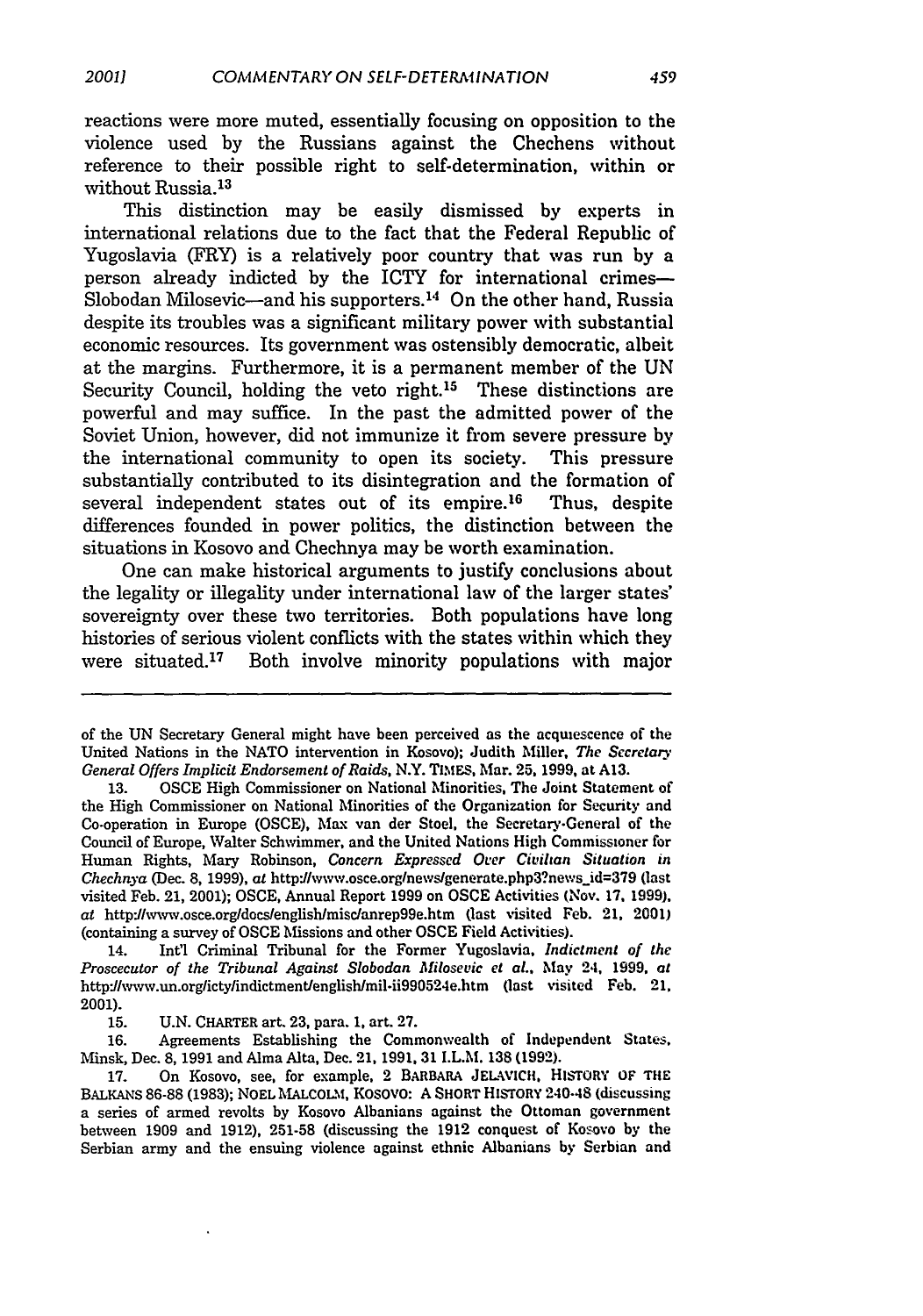distinctions that would classify them as a separate people.<sup>18</sup> There are other distinctions, however, and they may be significant in the law of self-determination, if it is applicable.

In the case of Kosovo, the Albanian Kosovars had obtained a degree of autonomy in their province within the Socialist Federal Republic of Yugoslavia (SFRY). After the demise of the SFRY, the FRY took unilateral steps to eliminate that autonomy and took draconian steps against the Albanian Kosovars. 19 For several years,

On Chechnya, see, for example, JOHN B. DUNLOP, RUSSIA CONFRONTS CHECHNYA ROOTS OF **A** SEPARATIST CONFLICT 24-28 (discussing the continuous warfare from the mid-1820s to the mid-1850s between Chechens and Russians over the control of the region), 40-51 (discussing armed resistance by Chechens against both White Russian and Bolshevik forces during the civil war in Russia in the 1920s and during the 1929. 30 insurrection in Chechnya against the Soviet government) (1998); ANATOL LIEVEN, CHECHNYA: TOMBSTONE OF RUSSIAN POWER 306-10 (1998).

**18.** Both the Kosovo Albanians and Chechens can fairly be characterized as distinct from their mother countries' majority populations in terms of language, ethnicity, religion, culture, and social organization. For a relevant discussion with respect to Kosovo Albanians, see MALCOLM, *supra* note 17, at 10-40. For a corresponding discussion regarding ethnic Chechens, see CARLOTTA GALL & THOMAS **DE** WAAL, CHECHNYA: A SMALL VICTORIOUS WAR 20-36 (1997); LIEVEN, *supra* note 17, at 324-68. Both ethnic Albanians and Chechens constituted ethnic majorities in Kosovo and Chechnya, respectively, at the time the present conflicts with the mother countries arose. Before the displacements prior to and during the NATO airstrike campaign, the population of Kosovo amounted to almost two million people, with ethnic Albanians constituting more than 80% of the population (10% Serbs and 8% other minorities). MERTUS, *supra* note 6, tbl. **8,** at 316; MILAN VUCKOVIC **&** GORAN NIKOLIC, STANOVNISTvO KOSOVA U RAZDOBLJU OD 1918 DO 1991 GODINE 108-09 (1996), *cited in* MALCOLM, *supra* note 17, at 330. According to the 1989 Soviet census, the total population of the Chechen-Ingush Republic was 1.29 million, with Chechens comprising 57% (30% Russian and 13% Ingush). LIEVEN, *supra* note 17, at 100. At the time of the 1989 census, the Chechen-Ingush Republic was apparently one of only three autonomous Russian republics, out of twenty-one of such constituent republics within Russia, in which the so-called "titular nationality," a non-Russian ethnic group denoted in the republic's name, formed the majority of that republic's population. THE CHECHEN TRAGEDY: WHO IS TO BLAME? 5 (Yu. V. Nikolaev ed., 1996); Lapidus, *supra* note 2, at 10. Finally, in both cases, the contested territories constitute quite easily identifiable physical units within the larger mother country territory. For general overviews of the geographies of Kosovo and Chechnya, see, respectively, MALCOLM, *supra* note 17, at 1-10 and Grant, *supra* note 10, at 120-21 & n.11.

19. The long history of serious conflicts between Kosovo Albanians and Serbs notwithstanding, the genesis of the recent crisis in Kosovo can most directly be traced back to the 1989 amendments to the constitutions of the republic of Serbia and the Yugoslav federation. HELSINKI WATCH, INT'L HELSINKI FEDERATION FOR HUMAN RIGHTS, YUGOSLAVIA: CRISIS IN KOSOVO 10 (1990). Under the 1974 Constitution of Yugoslavia, which was in force until the final break-up of the Socialist Federal Republic of Yugoslavia, Kosovo enjoyed the status of an autonomous province. While

Montenegrin forces), 334-37 (discussing student demonstrations) (1998); Hugh Poulton & Miranda Vickers, *The Kosovo Albanians: Ethnic Confrontation with the Slav State, in* MUSLIM IDENTITY AND THE BALKAN STATE 139, 151-52 (Hugh Poulton & Suha Taji-Farouki eds., 1997) (discussing a wave of mass demonstrations by Kosovo Albanians and a subsequent surge of violence and persecution by Yugoslav authorities in the early 1980s).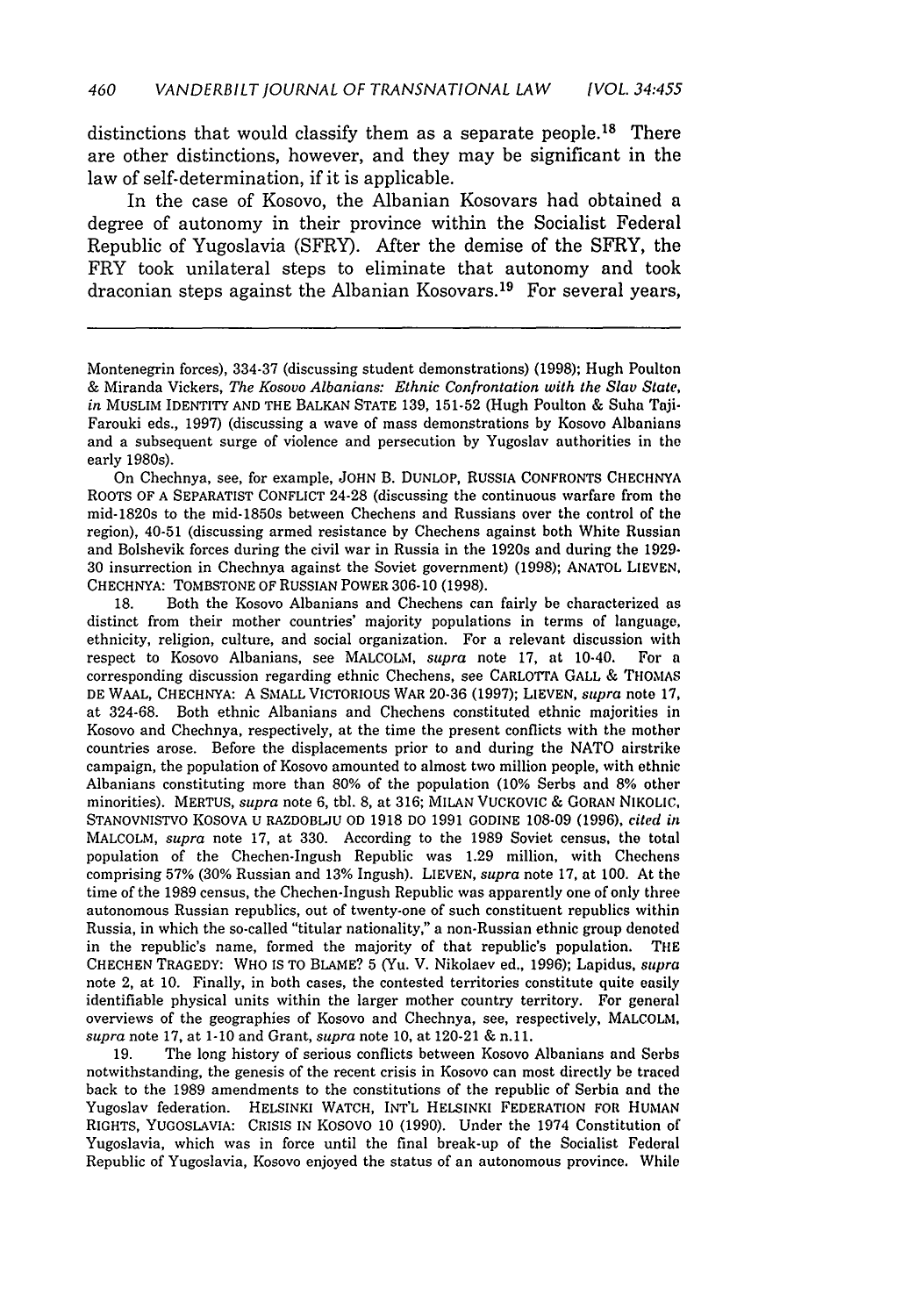nevertheless, the Albanian Kosovars tried all peaceful means at their disposal to seek an accommodation. These efforts were rewarded only with greater suppression by the Serbs in control of the FRY.<sup>20</sup> The nonviolent Kosovar actions during this period also demonstrated that there existed deep and widespread support among the Albanian Kosovars for efforts to preserve their self-determination. 2' This led ultimately to the foundation of the Kosovo Liberation Army (KLA) that only then sought independence from the FRY and used violence to seek that goal.<sup>22</sup> Those efforts were met with violence and greater

Article 1 of the 1974 Constitution stated that the two autonomous provinces of Kosovo and Vojvodina were "constituent parts of the Socialist Republic of Serbia," the two provinces had their own direct representation on the federal level, their own constitutions, and broad autonomy in the economic sphere. Constitution of the Socialist Federal Republic of Yugoslavia, Feb. 21, 1974. *reprinted in* **YUGOSLAVIA** THROUGH DOCUMENTS: **FROM ITS CREATION TO ITS DISSOLUTION** 224, 225 (Snezana Trifinovska ed., 1994). For a comprehensive discussion of the evolution of Kosovo's provincial autonomy status and a detailed analysis of the 1974 constitutional provisions related to the status of Kosovo, see Sami Repishti, **The** *Evolutin of Kosovais Autonomy Within the Yugoslav Constitutional Framework, in* **STUDIES** ON KOSOVA 195 (Arshi Pipa & Sami Repishti eds., 1984). The 1989 constitutional amendments authored by Serbia effectively stripped Kosovo of its autonomous status. Prior to the adoption of the amendments, the government of Serbia and the federal government of Yugoslavia initiated a sweeping purge of ethnic Albanians in the province, involving mass arrests and detentions, political and economic intimidation, and widespread police violence. For an account of serious human rights abuses perpetrated by the government of Serbia and the Yugoslav federal government prior to the formal ratification of the constitutional amendments, see **HELSINKI WATCH.** supra, at 17-41.

20. From 1989 onward, the Serbian and Yugoslav governments carried out a policy of brutal and systematic suppression of the remnants of Kosovo's provincial autonomy in the political, economic, social, and cultural spheres. The execution of that policy involved widespread and significant human rights abuses. MALCOLM, *supra* note 17, at 344-53.

21. In 1991 Kosovo Albanians managed to organize a referendum on the status of Kosovo in which a reported 87% of voters took part, **99%** of whom voted in favor of declaring Kosovo a sovereign and independent republic. MALCOLM, *supra* note 17, at 347. In the May 24, 1992, elections for the Kosovo republican parliament and government, which were deemed illegal by the Serbian government, a reported **721,534** out of 821,588 registered voters participated. MERTUS, *supra* note **6,** at 301.

Since the eruption of the crisis precipitated by the constitutional crisis in 1989, the political culture mobilized the Kosovo Albanians to take increasingly sophisticated actions involving boycotts of official elections, the emergence of political parties, and the establishment of "shadow" institutions of a separate republic under the leadership of Ibrahim Rugova and the Democratic League of Kosovo (LDK). *E.g.,* **MALCOLM,** *supra* note 17, at 347-48; Poulton & Vickers, *supra* note 17, at 155.56. For an overview of the institutions of the parallel Albanian system in the spheres of education, health care, taxation, and information services, see Veniamin Karakostanoglou. *The Kosoto Question: Starting & Concluding the Yugoslav Crisis?, in BALKAN CURRENTS: STUDIES* IN THE HISTORY, **CULTURE AND SOCIETY** OF **A DIVIDED LAND 47, 55-58** (Lawrence A. Tritle ed., 1998).

22. Commentators generally date the emergence of the KLA as a significant player in the Kosovo crisis to the 1996-1997 incidents that included shooting and bombing of Serb officials and police when the previously unidentified Kosovo Liberation Army (KLA) openly claimed responsibility. *E.g.,* **MALCOLMI.** *supra* note **17,**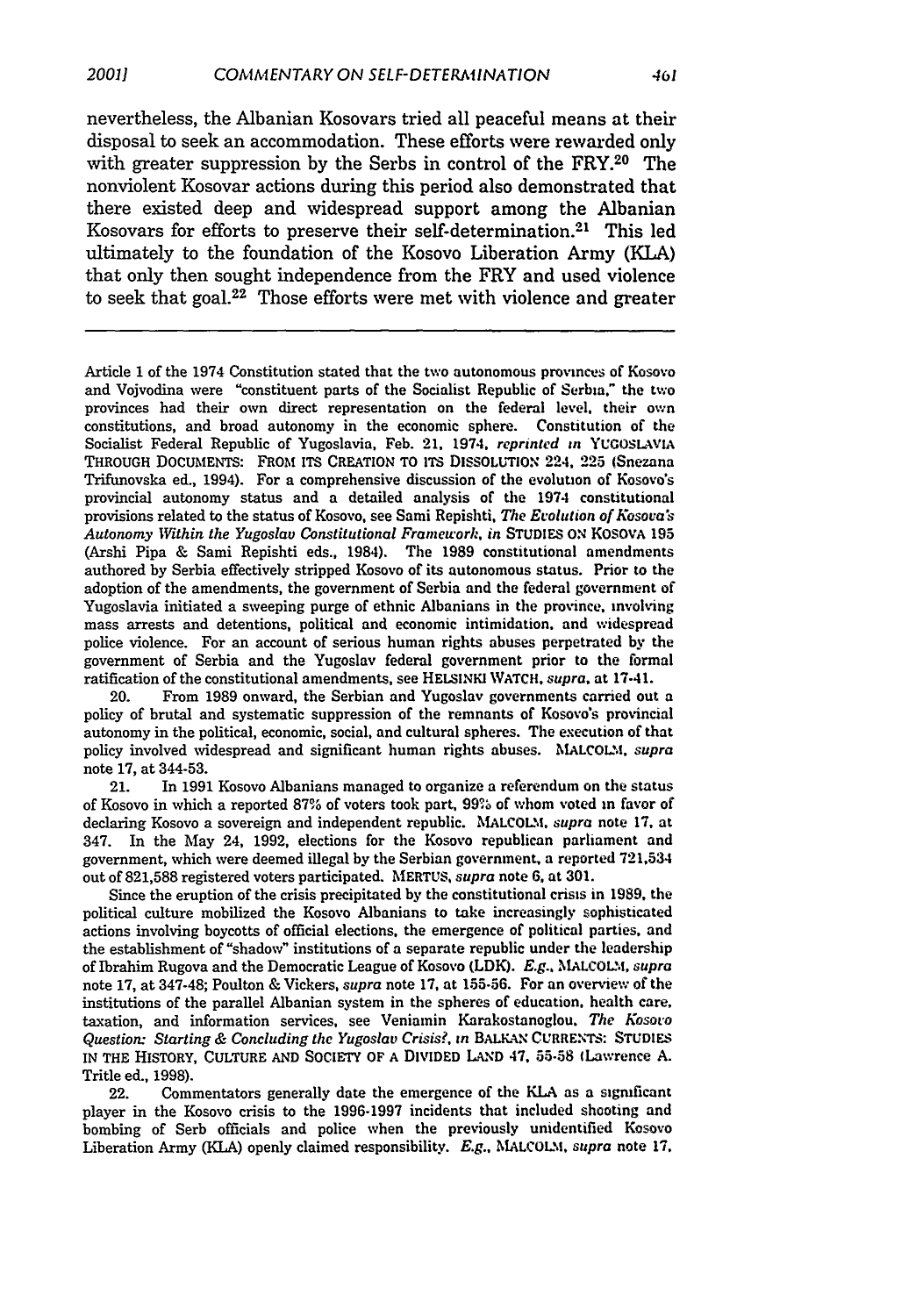suppression by the FRY.<sup>23</sup> After efforts by the United Nations and NATO appeared to fail to resolve the crisis.<sup>24</sup> NATO unilaterally took action to protect the Albanian Kosovars. 25 This ultimately resulted in a UN Security Council sanctioned occupation and administration of Kosovo that operated as if Kosovo was de facto independent of the FRY. <sup>26</sup>

In contrast, Chechnya's path to the declaration of independence was a unilateral process, devoid of any efforts aimed at some negotiated accommodation.<sup>27</sup> It might be plausible to conclude that Chechnya managed to secede, de facto, without a major use of force between the time that the Soviet Union collapsed and a relatively

23. According to the U.S. Department of State, the organized counterinsurgency operations by the Milosevic regime against the KLA began in early 1998. U.S. DEP'T OF STATE, ERASING HISTORY: ETHNIC CLEANSING IN KOSOVO 5 (May 1999). In March 1999 the policy of the Milosevic regime shifted from selective targeting of localities suspected of supporting the KLA toward a more systematic effort to "ethnically cleanse" the entire province. *Id.* at 5-6. *See also* Charney, *supra* note 12, at 1245-46 & n.44.

24. Charney, *supra* note 12, at 1233 (discussing the involvement of the UN Security Council in the Kosovo matter prior to the NATO intervention). *See also* the sources cited *supra* in note 12.

25. The NATO airstrike campaign commenced on March 24, 1999 without the Chapter VII authorization by the UN Security Council. For a discussion of the legal implications of the NATO intervention under established public international law, see Charney, *supra* note 12, at 1232-38.

26. In its Resolution 1244, the UN Security Council authorized the United Nations Interim Administration Mission in Kosovo to administer the territory on behalf of the international community. S.C. Res. 1244, *supra* note 12, para. 10.

27. Chechnya unilaterally declared itself independent from both the Russian Federation and the still-existing Soviet Union on November 1, 1991, following a Dudayev-orchestrated coup and the republican presidential and parliamentary elections of October 27, 1991. GALL & DE WALL, *supra* note 18, at 98-99. The elections were chaotic and their legitimacy was questioned by some commentators. DUNLOP, *supra* note 17, at 113-15; GALL & DE WALL, *supra* note 18, at 99; Emil A. Payin & Arkady A. Popov, *Chechnya-From Past to Present,* at http://www.amina.com/article/ history.html (last visited Feb. 3, 2001). Subsequently, the Russian parliament issued a resolution declaring the elections in Chechnya invalid, but a haphazard military operation by Russian Interior Ministry troops ended in a humiliating withdrawal from Chechnya on November 9, 1991. DUNLOP, *supra* note 17, at 115-21; GALL & DE WALL, *supra* note 18, at 101. By the end of December 1991 the Soviet Union had officially dissolved. For the next two years, Chechnya was essentially left to its own devices, making it possible-at least for practical purposes-to secede de facto. *See generally* Lapidus, *supra* note 2 (discussing the evolution of the Russian response to the crisis in Chechnya).

at 354-55; MERTUS, *supra* note 6, at 307. Initially, both the membership and the public support of the KLA were limited. By the summer of 1998, however, the KLA forces exercised control over approximately one-third of Kosovo and appeared to have gained strong popular support among the Kosovo Albanians. R. Jeffrey Smith, *Kosovo Rebel* Leaders Hard to Find; U.S. Efforts to Get Them to Peace Talks Unsuccessful, WASH. POST, June 28, 1998, at A25.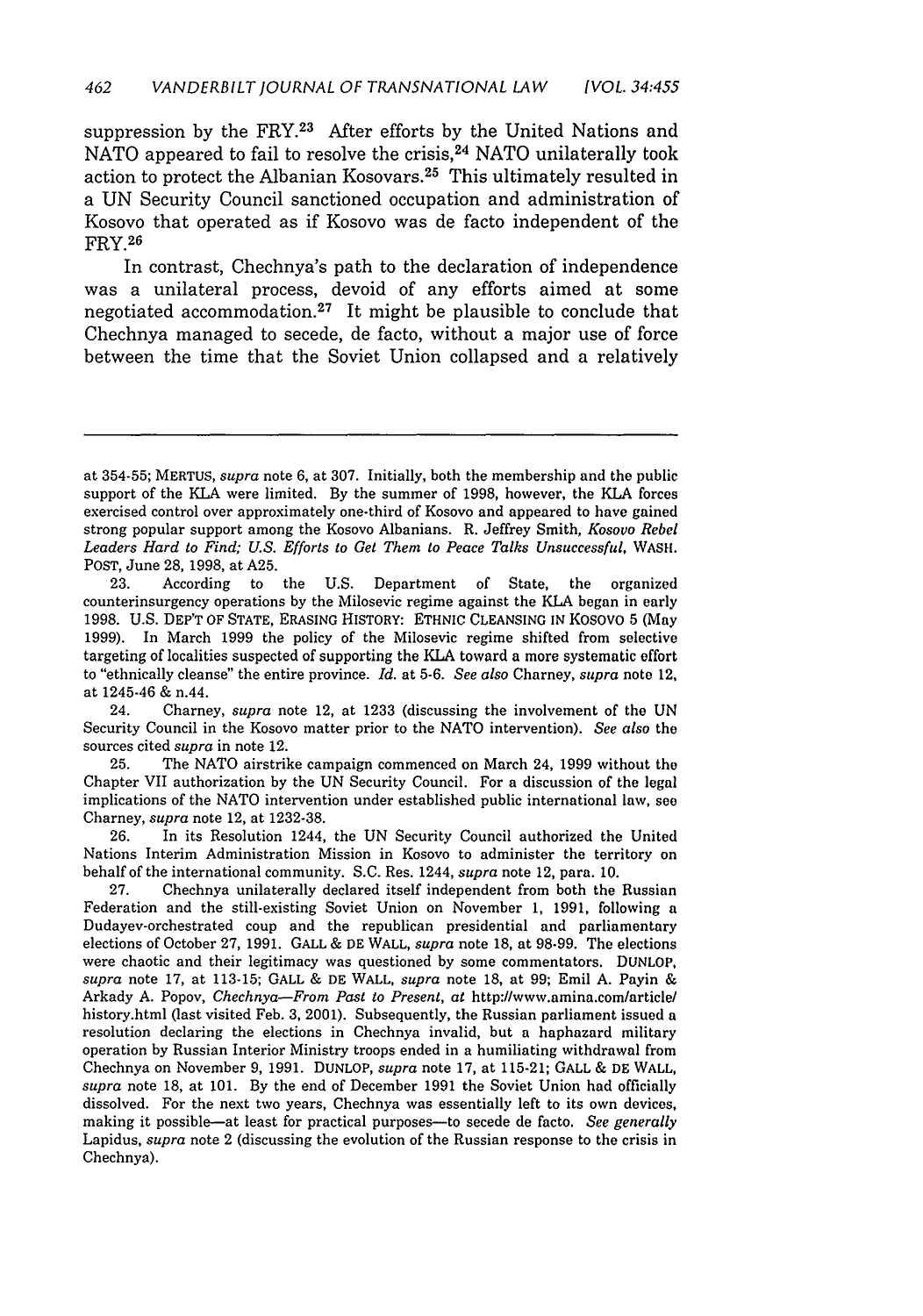stable Russian government emerged two years later.<sup>28</sup> During this period of de facto independence, the Chechen government failed to build any viable institutions of an independent state, and instead turned to criminal sources of support.<sup>29</sup> During that period, Chechnya became a center of criminal activities of extraordinary proportions. 30 In the end, it is even hard to conclude that the positions of the regime represented the popular will of the Chechen people.<sup>31</sup> The Russian response was indeed violent and violations of international humanitarian law can easily be attributed to both sides.<sup>32</sup> While there was international condemnation of the armed force used, especially by the Russian military,  $33$  no serious international support for Chechen self-determination is evident to date. One has the sense that the international community accepted the view that Chechnya should remain a part of Russia. Even the

29. *E.g.,* DUNLOP, *supra* note 17, at 120-34; **GALL** & **DE WAAL,** *supra* note **18,** at 124-36.

30. *Id.*

**32.** For a discussion of serious human rights violations **by** both sides of the conflict, see Svante **E.** Cornell, *International Reactions to Massive Human Rights Violations: The Case of Chechnya,* **EUR.-ASIA** STUD., Jan. **1,** 1999, at 85, 1999 WVL 31681742.

<sup>28.</sup> For an account of the major developments in the "Chechen Revolution" of **1991,** see **DUNLOP,** *supra* note **17,** at **85-123; GALL** & **DE %VAAL,** *supra* note **18,** at **76-** 102. While Dudayev's National Guard played a key role in the insurrection, it appears that the Chechen de facto secession without a significant use of force was really the result of a power vacuum created during the collapse of the Soviet Union. In actuality, Chechnya took advantage of the chaos resulting from the intense power struggle between Yeltsin and Gorbachev and the political turmoil in Russia on the eve of the dissolution of the Soviet Union. *E.g.,* DUNLOP, *supra* note **17,** at 91-92, 100-102, 115- 20; Payin & Popov, *supra* note **27,** at http:/www.amina.com/articlelhistory.html.

**<sup>31.</sup>** While it is arguable whether the November **1991** elections truly reflected the will of the people, it is apparent that the surge in anti-Russian sentiment following the November **8-9** abortive intervention dramatically contributed to the rise of the popular support of Dudayev. Any initial public support for the Dudayev regime. however, dramatically dissipated between **1992** and 1994. DUNLOP, *supra* note **17,** at 114-15 (commenting on the official results of the October **1991** elections in Chechnya); **GALL** & **DE WAAL,** *supra* note **18,** at **101** (noting the increase in popular support behind Dudayev as the result of the Russian military threat), **103-09** (noting the widespread dissent against the Dudayev regime); Lapidus, *supra* note 2, at **16.**

**<sup>33.</sup>** *See supra* note 13 and accompanying text. *See also* Steve Goldstein, *Russia's Crushing Attack Brings a Stern Rebuke from Christopher,* **PHILADELPHIA** INQUIRER, Jan. 13, 1995, at **Al,** LEXIS, News Library, PHI File; Steven Greenhouse. U.S. Human Rights Study Turns Heat on Russia, INT'L HERALD TRIB., Feb. 2, 1995, LEXIS, News Library, IHT File; Norman Kempster, *U.S. Finds Way to Criticize Russian Acts in Chechnya Diplomacy,* L.A. TIMES, Jan. 12. **1995,** at **A9;** Taras Lariokhin, *Russia's Moves in Chechnya Lawful Yet Wrong, Denmarl Says,* **TASS** (Moscow), Dec. 14, 1994, LEXIS, News Library, **TASS** File; Alessandra Stanley, *Russia Delivers Mixed Signals on its Military Campaign,* N.Y. **TIMES,** Dec. **30,** 1994, at **A12;** Craig R. Whitney, *Europeans Offer to Help Russia Seck Peace in Secessionist War,* N.Y. **TIMES,** Jan. 4, **1995,** at **A6.**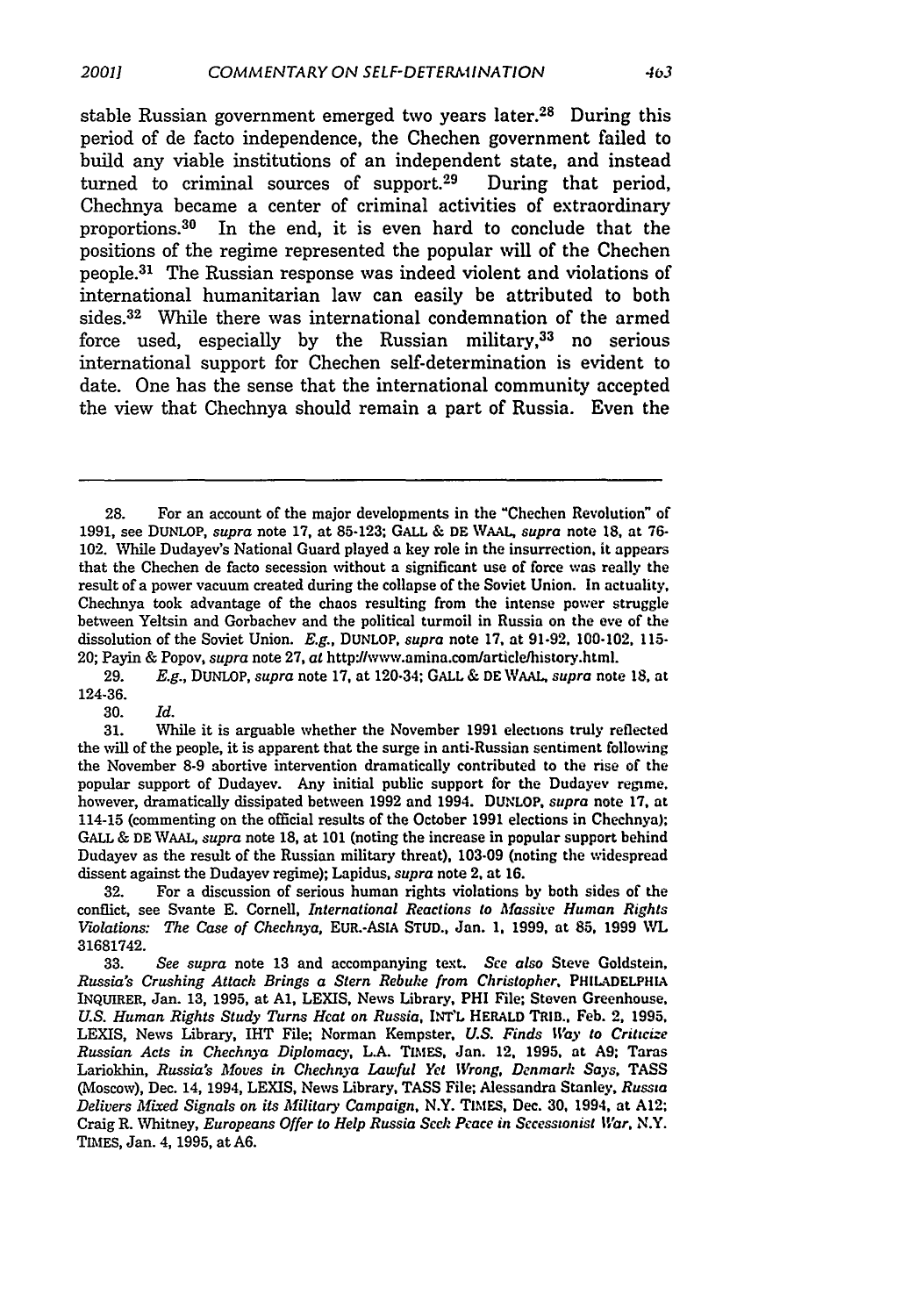issue of Chechen minority rights has not surfaced as an international issue.

Perhaps there are distinctions between these two situations of legal significance that, in part, guided the behavior of the international community. On the one hand, the Albanian Kosovar's actions assured the international community that all efforts at peaceful settlement of the disputes had been exhausted and that, to the extent possible, the claims of self-determination represented 'the will of the majority of Albanian Kosovars. Furthermore, independence was sought after all other solutions proved unavailable and armed force was used only as a last resort. In contrast, the situation in Chechnya quickly escalated to the use of force and a claim to independence without significant evidence that the Chechen forces represented the will of the Chechen people.

While it is indeed possible that the facts recounted above are distorted due to limited access to information, they represent the facts generally understood by the international community. 34 These facts thus provide the operative information that may have contributed to different reactions by this community to these superficially parallel situations.

If this is true, information may be derived from these two events that reflect developments in international law that enable a people to attain the support of the international community for actions based on a claim of self-determination in the non-colonial context:

- 1. a bona fide exhaustion of peaceful methods of resolving the dispute between the government and the minority group claiming an unjust denial of internal selfdetermination, including efforts to use the good offices of other states and intergovernmental organizations;
- 2. a demonstration that the persons making the group's self-determination claim represent the will of the majority of that group; and
- 3. a resort to the use of force and a claim to independence is taken only as a means of last resort.

This is not to say that the Chechens do not deserve the benefits of the law of self-determination, but absent the above evidence it appears unlikely that the international community generally will recognize such efforts and support the claim. This may be one of the

<sup>34.</sup> *See supra* notes **17, 18, 27.** *See also* Jeff Berliner, *Breakaway Chechen Republic Wracked by Protests in Southern Russia,* UPI, Apr. **1, 1992, LEXIS,** News Library, UPI File; Richard **D.** Lyons, *Explosive Mix in Chechnya: History, Hatred and Oil,* N.Y. TIMES, Dec. 14, 1994, at A14; Inga Saffron, *Gangster Style Reigns in Breakaway State: Lawlessness a Matter of National Pride in Chechnya,* **DALLAS MORNING NEWS,** Nov. **30,** 1994, at **35A;** Vladimir Yemelyanenko, *Russia.Chechnya: A Forced Love Affair,* MOSCOW NEWS, Nov. **18, 1992, 1992** WL **8382124.**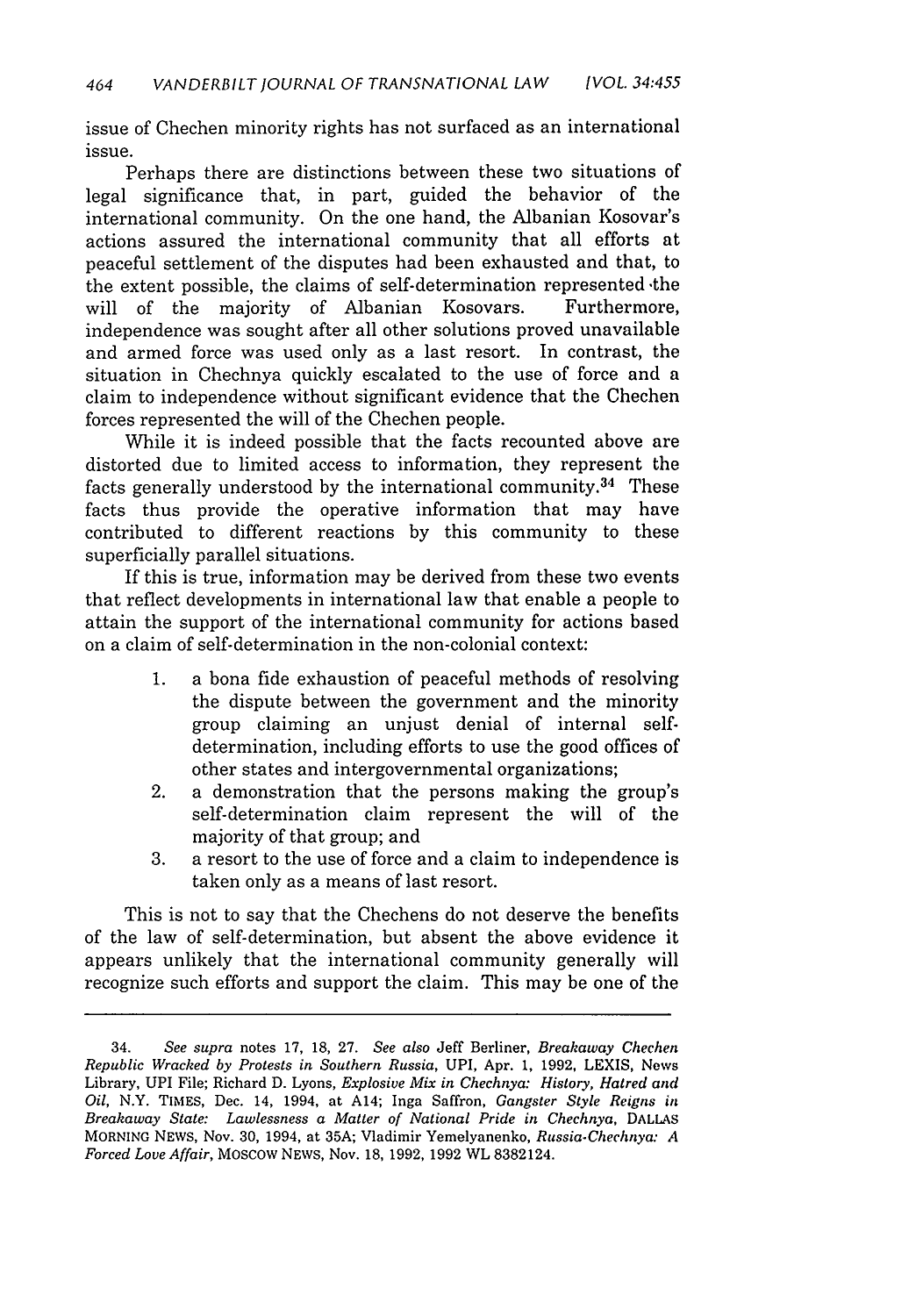lessons to be learned from the concurrent events in Chechnya and Kosovo. If these lessons become better known, others seeking self. determination may be guided by them. Since the bona fide exhaustion of all means to find a resolution of the dispute and democratic values is critical, it may help to avoid the escalation of the dispute to violence and undesirable injuries to persons and property.

With these conclusions in mind, we might examine the somewhat different situation in East Timor. While Indonesia was not a distant colonial state in the classical sense, the situation has close parallels to the colonial past. In that situation, Indonesia recently had obtained control over East Timor by conquest.<sup>35</sup> International disapprobation was severe and continuing.<sup>36</sup> On these grounds alone perhaps, the doctrine of self-determination based on decolonization might apply directly. Nevertheless, if we view East Timor through the lens used for Kosovo and Chechnya, we find that a territoriallybased identifiable population sought self-determination.<sup>37</sup> While violence was used by some to obtain their goals shortly after the Indonesian conquest,<sup>38</sup> the most salient efforts were through domestic and international means in an effort to reach the goal of self-

**36.** S.C. Res. 389, U.N. SCOR, 31st Sess., 1914th mtg., paras. 1-2. at **18,** U.N. Doc. S/INFI32 (1977) (urging all States to "respect the territorial integrity of East Timor" and calling upon Indonesia to withdraw). *See also* Grant, *supra* note **35,** at 276- 78 (reporting that the United Nations never recognized Indonesia's claim over East Timor). Australia and the United States arguably acquiesced in Indonesian control over East Timor. Purnawanty, *supra* note **35,** at 65; Gerry J. Simpson. *Judging the East Timor Dispute: Self-Determination at the International Court of Justice.* 17 HASTINGS INT'L **&** COMP. L. REV. 323, 325 n.10 (1994).

37. *See* Mark Dodd, *Revolutionary Front Turns Bach to Mainstream,* SYDNEY MORNING HERALD, May 16, 2000, 2000 WL 21023300 (noting the plan of FRETILIN, the Revolutionary Front for an Independent East Timor, to reform into a "properly constituted political party" with an estimated **15,000** members); Jill Jolliffe, *A Government in the Bush,* AUST. FIN. REV., Sept. 24, **1999,** at 12 (providing a history of East Timor's resistance fighters); Dom Rotheroe, *Rebels With a Cause.* **GEOGRAPHICAL** MAG., Dec. 1, 1999, at 34 ("With a huge local support, for 24 years FRETILIN's guerrillas-FALINTIL[,] or the Armed Forces of the National Liberation of East Timor[-]relentlessly fought for freedom and in 1988 the National Council of Maubere Resistance (CNRM) formed, gathering together all those opposed to the occupatiomn.").

Prior to the Indonesian invasion there were attempts by the East Timorese to secure their independence from Portugal. Some of the political groups remained active while Indonesia occupied East Timor. Roger S. Clark, *East Timor, Indonesia, and the International Community,* 14 TEMP. **INT'L** & COMP. L.J. **75,** 79.80 (2000); Purnawanty, *supra* note **35,** at 63.

38. *See generally* Rotheroe, *supra* note 37.

**<sup>35.</sup>** *See generally* Thomas **D.** Grant, *East Timor, the U.M System, and Enforcing Non-Recognition in International Law, 33 VAND. J. TRANSNAT'L L. 273* (2000); Natalie **S.** Klein, *Multilateral Disputes and the Doctrine of Necessary Parties in the* East Timor *Case,* 21 YALE J. **INT'L** L. 305 **(1996);** Manooher Mofidi, *Prudential Timorousness in the Case Concerning East Timor (Portugal v. Australia).* 7 J. INT'L L. & PRAC. 35 (1998); Jani Purnawanty, *Various Perspectives in Understanding the East Timor Crisis,* 14 TEMP. INT'L & CoMP. L.J. **61** (2000).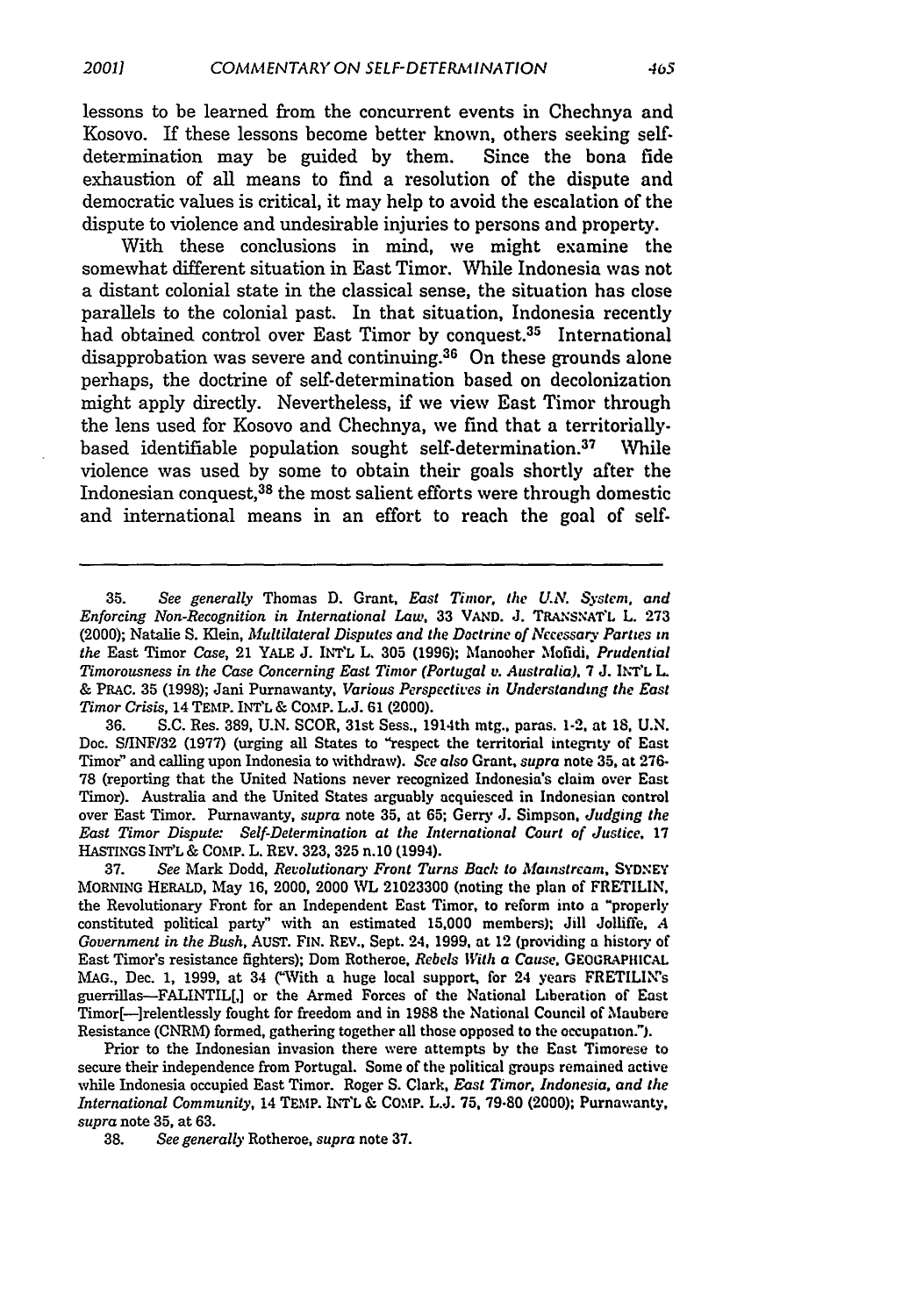determination, not necessarily full independence.<sup>39</sup> The appeals were denied by Indonesia but they finally bore fruit through UN efforts during the period after President Suharto was overthrown for unrelated reasons.40 As a consequence, a plebiscite was held resulting in an overwhelming vote for independence from Indonesia.<sup>41</sup> The massive violence committed by Indonesian backed militia forces on East Timor hardened the international community's support for East Timor's independence and resulted in UN administration of the territory and substantial support from other countries. 42 The claim of self-determination was indeed successful in a situation paralleling that of Kosovo and consistent with the three factors present there: exhaustion of peaceful methods of resolution, demonstrated support

40. *See* Agreement Between the Republic of Indonesia and the Portuguese Republic on the Question of East Timor (May 5, 1999), *at* http://www.un.org/peace/ etimor99/agreement/agreeFrameEng01.html (last visited Feb. 3, 2001) (allowing the Secretary-General to organize and conduct a popular consultation to determine whether the East Timorese accepted or rejected a special autonomy for East Timor within the Republic of Indonesia); S.C. Res. 1246, U.N. SCOR, 54th Sess., 4013th mtg. para. 1, U.N. Doc. S/RES/1246 (1999) (establishing the United Nations Mission in East Timor (UNAMET) to oversee the popular consultation); S.C. Res. 1262, U.N. SCOR, 54th Sess., 4038th mtg. para. 1, U.N. Doc. S/RES/1262 (1999) (extending the mandate of UNAMET).

41. "UNAMET registered 451,792 potential voters among the population of over 800,000 in East Timor and abroad. On voting day, August 30, 1999, some 98 per cent of registered voters went to the polls deciding by a margin of 94,388 (21.5 per cent) to 344,580 (78.5 per cent) to reject the proposed autonomy and begin a process of transition towards independence." United Nations, East Timor-UNTAET Background, *at* http://www.un.org/peace/etimor/UntaetB.htm (last visited Feb. 3, 2001). *See also* UNITED NATIONS, PEOPLE OF EAST TIMOR REJECT PROPOSED SPECIAL AUTONOMY, EXPRESS WISH TO BEGIN TRANSITION TO INDEPENDENCE, SECRETARY-GENERAL INFORMS SECURITY COUNCIL, U.N. Doc. SG/SM/7119 SC/6722 (Sept. 3, 1999).

42. S.C. Res. 1264, U.N. SCOR, 54th Sess., 4045th mtg. para. 3, U.N. Doc. S/RES11264 (1999) (authorizing the establishment of a multinational force); S.C. Res. 1272, U.N. SCOR, 54th Sess., 4057th mtg., U.N. Doc. S/RES/1272 (1999) (establishing the United Nations Transitional Administration to East Timor (UNTAET)); S.C. Res. 1319, U.N. SCOR, 55th Sess., 4195th mtg. pmbl., U.N. Doc. S/RES/1319 (2000) (expressing concern about the large number of East Timor refugees in West Timor); *Report of the Secretary-General, Transitional Administration in East Timor,* U.N. Doc. S/2000/53 (Jan. 26, 2000) (discussing the activities of UNTAET and developments in East Timor), *at* http://www.un.org/peace/etimor/docs/0026162e.htm (last visited Feb. 3, 2001); Sean D. Murphy, *Contemporary Practice of the United States Relating to International Law,* 94 AM. J. INT'L L. 102, 105-08 (2000); John R. Schmertz, Jr. & Mike Meier, *EU Imposes Sanctions on Indonesia Because of East Timor Situation,* INT'L L. UPDATE, Oct. 1999, LEXIS, News Library, ILAWUP File (noting how the European Union imposed restrictive measures on Indonesia).

<sup>39.</sup> Concerning East Timor (Port. v. Aust.), 1995 I.C.J. 90 (June 30); Michael Creadon & Michael Shari, *Prize Before Peace: A Priest and a Rebel Get the Nobel, But the Conflict in East Timor is Still Unresolved,* TIME INT'L, Oct. 21, 1996, at 30, 1996 WL 12731876; *Facts About East Timor,* AGENCE FRANCE-PRESSE, Sept. 20, 1999, 1999 WL 25109316 ("East Timor's demands for independence gained momentum with the 1996 award of the Nobel Peace Prize jointly to independence campaigner Jose Ramos-Horta and the bishop of Dili, Carlos Felipe Ximenes Belo.").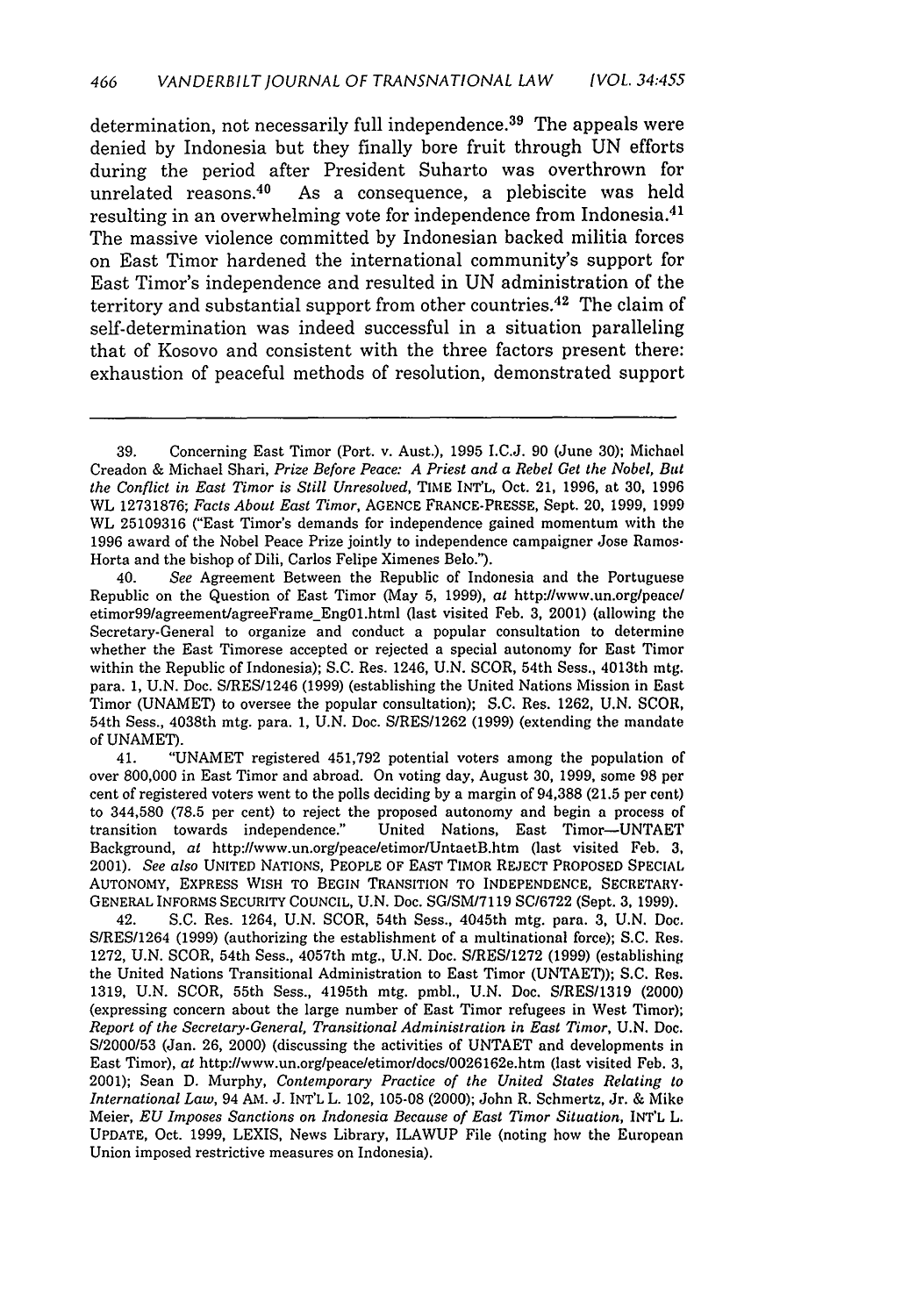of the population for independence, and force used as a last resort-in this case by outside forces to prevent the Indonesian-backed militia from thwarting the peacefully asserted will of the East Timorese population.

This approach is very much in line with the views of the Canadian Supreme Court when it was called upon to examine the doctrine of self-determination in regard to the potential claim to secede from the Canadian Confederation by Quebec Province. 43 Since the opinion was written in the context of the Canadian constitutional structure and the Supreme Court is an organ of the central government it may not be considered completely neutral on the subject. Nevertheless, the Court resorted to international law authorities and produced an opinion that closely tracks the behavior of third states in the Chechnya, Kosovo, and East Timor situations discussed above. 44 This opinion provides further support for the view that the doctrine of self-determination has a role in the post colonial period and that exhaustion of peaceful settlement efforts, demonstrated representation of the minority group's will, and the use of armed force as a last resort are prerequisites to such claims outside of the decolonization context.

<sup>43.</sup> Reference re Secession of Quebec, **[1998]** S.C.R. 217.

<sup>44. [1998]</sup> S.C.R. 293-96.